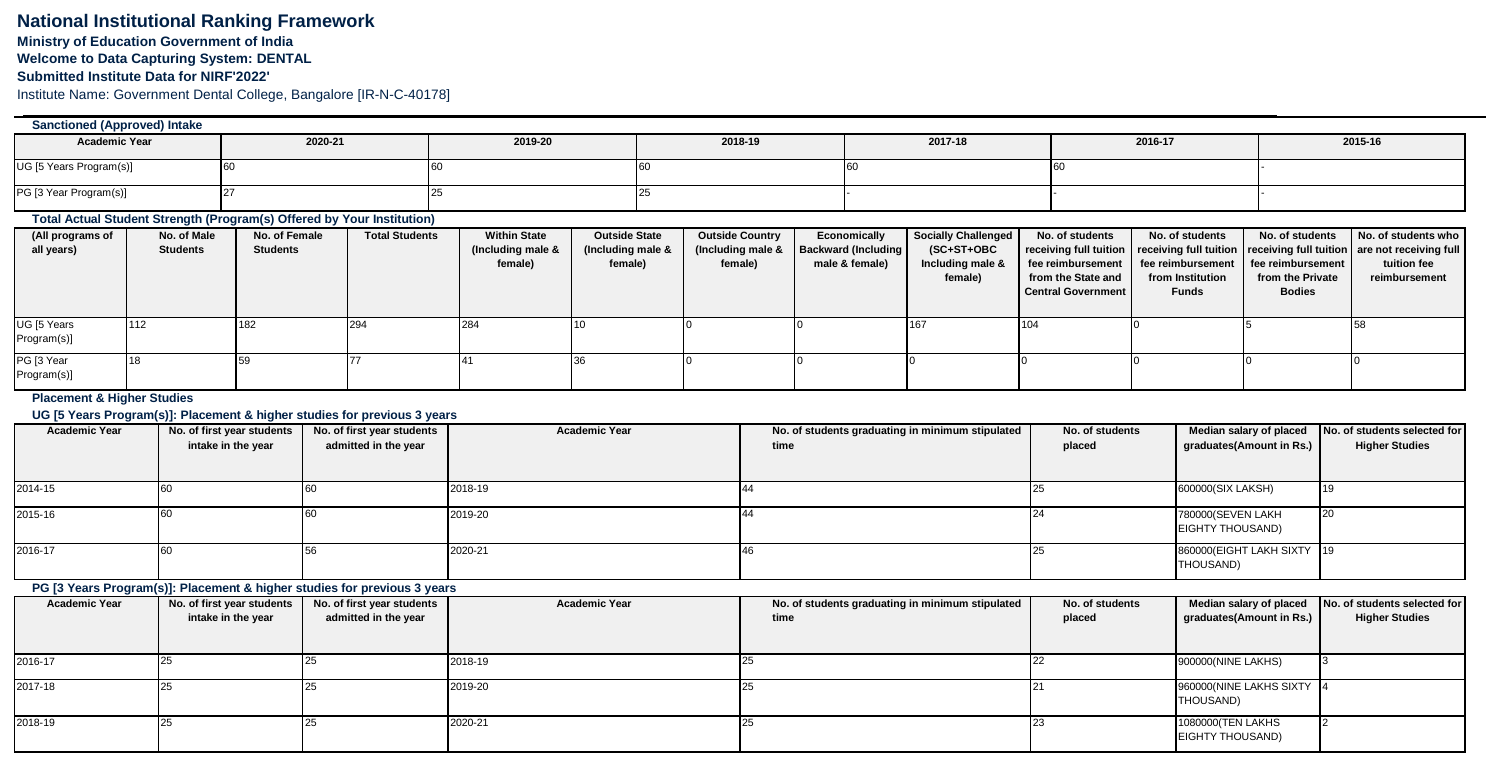**Ph.D Student Details**

|                                                                                                                                                                                                | Ph.D (Student pursuing doctoral program till 2020-21 Students admitted in the academic year 2020-21 should not be entered here.) |                                                                                                                                       |                                                                             |
|------------------------------------------------------------------------------------------------------------------------------------------------------------------------------------------------|----------------------------------------------------------------------------------------------------------------------------------|---------------------------------------------------------------------------------------------------------------------------------------|-----------------------------------------------------------------------------|
|                                                                                                                                                                                                |                                                                                                                                  |                                                                                                                                       | <b>Total Students</b>                                                       |
| Full Time                                                                                                                                                                                      |                                                                                                                                  |                                                                                                                                       |                                                                             |
| Part Time                                                                                                                                                                                      |                                                                                                                                  |                                                                                                                                       |                                                                             |
|                                                                                                                                                                                                | No. of Ph.D students graduated (including Integrated Ph.D)                                                                       |                                                                                                                                       |                                                                             |
|                                                                                                                                                                                                | 2020-21                                                                                                                          | 2019-20                                                                                                                               | 2018-19                                                                     |
| Full Time                                                                                                                                                                                      |                                                                                                                                  |                                                                                                                                       |                                                                             |
| Part Time                                                                                                                                                                                      |                                                                                                                                  |                                                                                                                                       |                                                                             |
|                                                                                                                                                                                                | No. of students Graduating in Super Speciality program (DM/MCH)                                                                  |                                                                                                                                       |                                                                             |
| 2020-21                                                                                                                                                                                        | 2019-20                                                                                                                          |                                                                                                                                       | 2018-19                                                                     |
| Financial Resources: Utilised Amount for the Capital expenditure for previous 3 years                                                                                                          |                                                                                                                                  |                                                                                                                                       |                                                                             |
| <b>Academic Year</b>                                                                                                                                                                           | 2020-21                                                                                                                          | 2019-20                                                                                                                               | 2018-19                                                                     |
|                                                                                                                                                                                                | <b>Utilised Amount</b>                                                                                                           | <b>Utilised Amount</b>                                                                                                                | <b>Utilised Amount</b>                                                      |
|                                                                                                                                                                                                | Annual Capital Expenditure on Academic Activities and Resources (excluding expenditure on buildings)                             |                                                                                                                                       |                                                                             |
| Library                                                                                                                                                                                        | 2346528 (TWENTY THREE LAKHS FORTHY SIX THOUSAND FIVE<br>HUNDRED AND TWENTY EIGHT)                                                | 4365521 (FORTY THREE LAKH SIXTY FIVE THOUSAND FIVE HUNDRED 2199062 (TWENTY ONE LAKH NINETY THOUSAND AND SIXTY TWO)<br>AND TWENTY ONE) |                                                                             |
| New Equipment for Laboratories                                                                                                                                                                 | 10030 (TEN THOUSAND AND THIRTY)                                                                                                  | 99710 (NINETY NINE THOUSAND SEVEN HUNDRED AND TEN ONLY)                                                                               | $0$ (ZERO)                                                                  |
| Other expenditure on creation of Capital Assets (excluding expenditure on<br>Land and Building)                                                                                                | 1401144 (FOURTEEN LAKH ONE THOUSAND ONE HUNDRED AND<br>FORTY FOUR)                                                               | 1286809 (TWELVE LAKH EIGHTY SIX THOUSAND EIGHT HUNDRED<br>AND NINE)                                                                   | 3215988 (THIRTY TWO LAKH FIFTEEN THOUSAND NINE HUNDRED<br>AND EIGHTY EIGHT) |
| Financial Resources: Utilised Amount for the Operational expenditure for previous 3 years                                                                                                      |                                                                                                                                  |                                                                                                                                       |                                                                             |
| <b>Academic Year</b>                                                                                                                                                                           | 2020-21                                                                                                                          | 2019-20                                                                                                                               | 2018-19                                                                     |
|                                                                                                                                                                                                | <b>Utilised Amount</b>                                                                                                           | <b>Utilised Amount</b>                                                                                                                | <b>Utilised Amount</b>                                                      |
|                                                                                                                                                                                                | <b>Annual Operational Expenditure</b>                                                                                            |                                                                                                                                       |                                                                             |
| Salaries (Teaching and Non Teaching staff)                                                                                                                                                     | 221220000 (TWENTY TWO CRORES TWELVE LAKHS TWENTY<br>THOUSAND)                                                                    | 189143000 (EIGHTEEN CRORES NINETY ONE LAKHS FORTY THREE<br>THOUSAND)                                                                  | 179200000 (SEVENTEEN CRORES NINETY TWO LAKH)                                |
| Maintenance of Academic Infrastructure or consumables and other running<br>expenditures(excluding maintenance of hostels and allied services, rent of the<br>building, depreciation cost, etc) | 24200000 (TWO CRORES FORTY TWO LAKHS)                                                                                            | 2320000 (TWO CRORE THIRTY TWO LAKHS)                                                                                                  | 22300000 (TWO CRORES TWENTY THREE LAKHS)                                    |
| Seminars/Conferences/Workshops                                                                                                                                                                 | 30000 (THIRTY THOUSAND)                                                                                                          | 32000 (THIRTY TWO THOUSAND)                                                                                                           | 27000 (TWENTY SEVEN THOUSAND)                                               |
| <b>IPR</b>                                                                                                                                                                                     |                                                                                                                                  |                                                                                                                                       |                                                                             |
| Calendar year                                                                                                                                                                                  | 2020                                                                                                                             | 2019                                                                                                                                  | 2018                                                                        |
| No. of Patents Published                                                                                                                                                                       |                                                                                                                                  |                                                                                                                                       |                                                                             |

No. of Patents Granted 0 0 0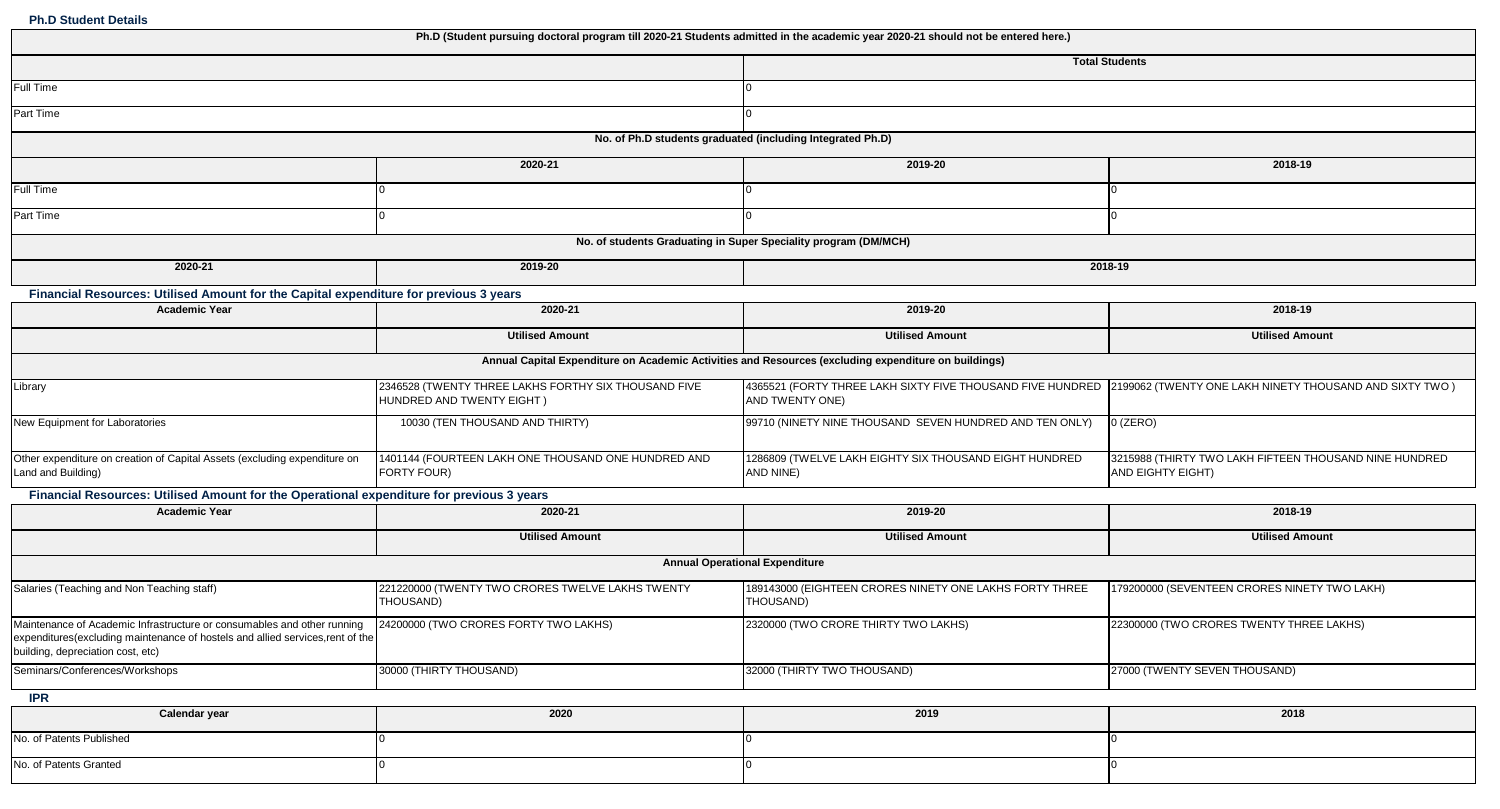#### **Sponsored Research Details**

| <b>Financial Year</b>                                                                                                                                   | 2020-21                                         | 2019-20                                                                      | 2018-19 |  |  |  |
|---------------------------------------------------------------------------------------------------------------------------------------------------------|-------------------------------------------------|------------------------------------------------------------------------------|---------|--|--|--|
| Total no. of Sponsored Projects                                                                                                                         |                                                 |                                                                              |         |  |  |  |
| Total no. of Funding Agencies                                                                                                                           |                                                 |                                                                              |         |  |  |  |
| Total Amount Received (Amount in Rupees)                                                                                                                | 623445                                          | 2279144                                                                      |         |  |  |  |
| Amount Received in Words                                                                                                                                | SIX LAKHS TWENTY THREE THOUSAND FOUR FORTY FIVE | <b>ITWENTY TWO LAKHS SEVENTY NINE THOUSAND ONE HUNDRED</b><br>AND FORTY FOUR | Zero    |  |  |  |
| <b>OPD Attendance &amp; Bed Occupancy</b>                                                                                                               |                                                 |                                                                              |         |  |  |  |
| 1. Average OPD attendance in the calendar year 2020.                                                                                                    |                                                 | 600                                                                          |         |  |  |  |
| PCS Facilities: Facilities of physically challenged students                                                                                            |                                                 |                                                                              |         |  |  |  |
| 1. Do your institution buildings have Lifts/Ramps?                                                                                                      |                                                 | Yes, more than 80% of the buildings                                          |         |  |  |  |
| 2. Do your institution have provision for walking aids, including wheelchairs and transportation from one building to another for handicapped students? |                                                 | Yes                                                                          |         |  |  |  |
| 3. Do your institution buildings have specially designed toilets for handicapped students?                                                              |                                                 | Yes, more than 80% of the buildings                                          |         |  |  |  |

| Srno | Name                            | Age | <b>Designation</b>                               | Gender | Qualification | <b>Experience (In</b><br><b>Months)</b> | <b>Currently working</b><br>with institution? | <b>Joining Date</b>      | <b>Leaving Date</b> | <b>Association type</b> |
|------|---------------------------------|-----|--------------------------------------------------|--------|---------------|-----------------------------------------|-----------------------------------------------|--------------------------|---------------------|-------------------------|
|      | DR N S SAHANA                   | 49  | Dean / Principal / Director /<br>Vice Chancellor | Female | <b>MDS</b>    | 161                                     | Yes                                           | 25-07-2008               |                     | Regular                 |
|      | DR MANJUNATH<br><b>PURANIK</b>  | 51  | Professor                                        | Male   | <b>MDS</b>    | 276                                     | Yes                                           | 02-05-2008               |                     | Regular                 |
|      | DR GIRISH GIRADDI               | 48  | Professor                                        | Male   | <b>MDS</b>    | 163                                     | Yes                                           |                          |                     | Regular                 |
|      | DR S K SRINATH                  | 48  | Professor                                        | Male   | <b>MDS</b>    | 243                                     | Yes                                           | 12-05-2008<br>06-09-2001 |                     | Regular                 |
|      | DR K R VIJAYALAKSHMI 49         |     | Professor                                        | Female | <b>MDS</b>    | 163                                     | Yes                                           | 22-05-2008               |                     | Regular                 |
|      | DR KIRAN KUMAR N                | 46  | Professor                                        | Male   | <b>MDS</b>    | 174                                     | Yes                                           |                          |                     | Regular                 |
|      | DR NAUSHEER AHAMAD 53           |     | Professor                                        | Male   | <b>MDS</b>    | 199                                     | Yes                                           | 01-06-2007               |                     | Regular                 |
|      | DR SMITHA K                     | 47  | Professor                                        | Female | <b>MDS</b>    | 161                                     | Yes                                           | 17-05-2005<br>25-07-2008 |                     | Regular                 |
| a    | <b>DR PREMA</b>                 | 56  | Professor                                        | Female | <b>MDS</b>    | 223                                     | Yes                                           | 12-05-2003               |                     | Regular                 |
| 10   | DR S K VISHWANATH               | 45  | Associate Professor                              | Male   | <b>MDS</b>    | 198                                     | Yes                                           | 09-06-2005               |                     | Regular                 |
| 11   | DR YASHODA R                    | 48  | Associate Professor                              | Female | <b>MDS</b>    | 205                                     | Yes                                           | 23-11-2004               |                     | Regular                 |
| 12   | DR K M KUMARSWAMY 59            |     | Associate Professor                              | Male   | <b>MDS</b>    | 190                                     | Yes                                           | 03-02-2006               |                     | Regular                 |
| 13   | DR NAMITHA<br><b>SHANBHAG</b>   | 49  | Associate Professor                              | Female | <b>MDS</b>    | 180                                     | Yes                                           |                          |                     | Regular                 |
| 14   | DR T SURESH                     | 52  | Associate Professor                              | Male   | MDS           | 175                                     | Yes                                           | 29-12-2006<br>23-05-2007 |                     | Regular                 |
| 15   | DR SEEMA MERAWADE 46            |     | Associate Professor                              | Female | <b>MDS</b>    | 170                                     | Yes                                           | 11-10-2007               |                     | Regular                 |
| 16   | DR MALLAYA C<br><b>HIREMATH</b> | 47  | Associate Professor                              | Male   | <b>MDS</b>    | 175                                     | Yes                                           |                          |                     | Regular                 |
| 17   | DR SAVITHA B NAIK               | 45  | Associate Professor                              | Female | <b>MDS</b>    | 162                                     | Yes                                           | 21-05-2007               |                     | Regular                 |
| 18   | DR B SUMAN                      | 46  | Associate Professor                              | Female | <b>MDS</b>    | 175                                     | Yes                                           | 10-06-2008<br>19-05-2007 |                     | Regular                 |
| 19   | DR CHANDRAKALA J                | 46  | Associate Professor                              | Female | <b>MDS</b>    | 172                                     | Yes                                           | 09-08-2007               |                     | Regular                 |